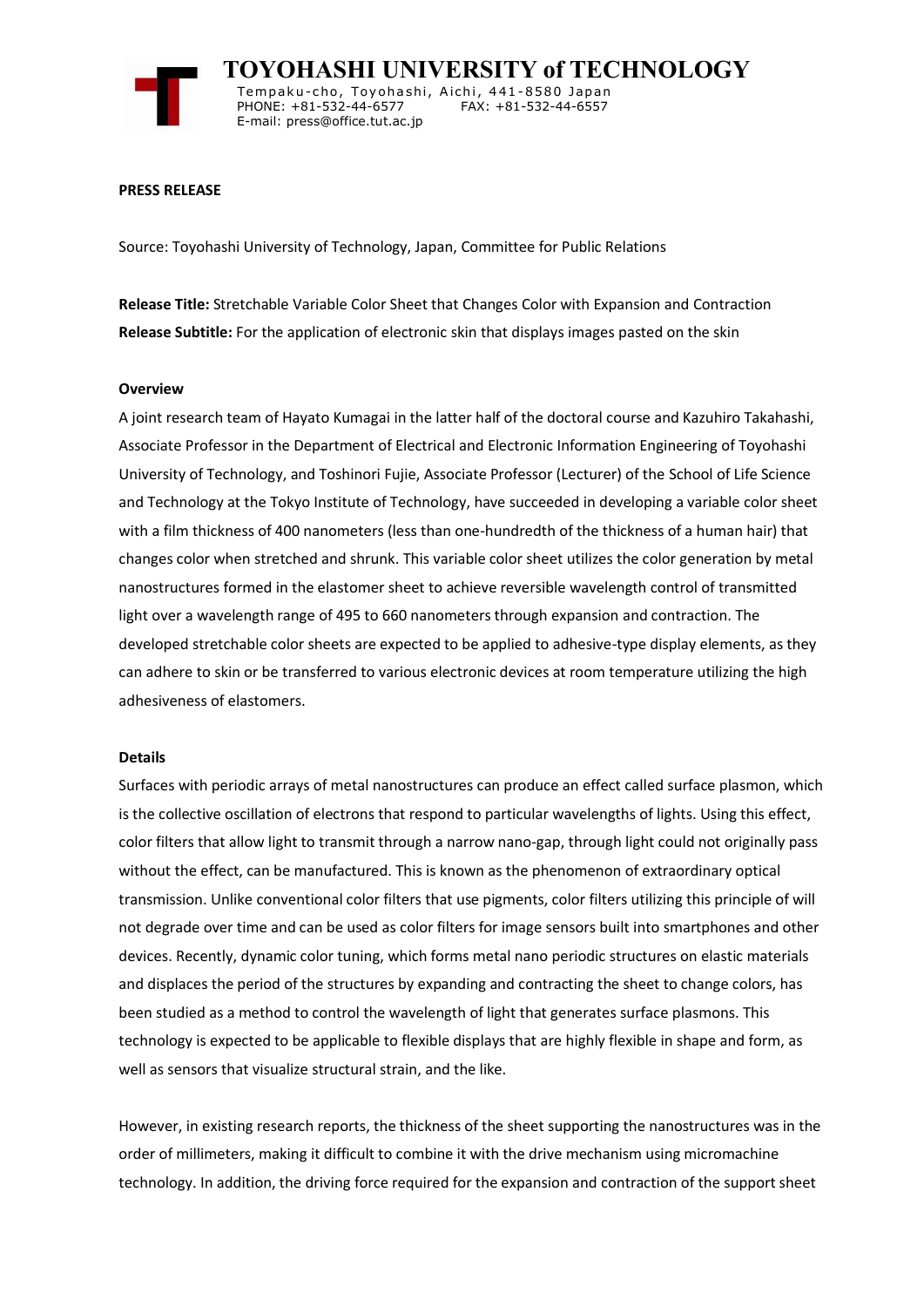

 **TOYOHASHI UNIVERSITY of TECHNOLOGY** Tempaku-cho, Toyohashi, Aichi, 441-8580 Japan<br>PHONE: +81-532-44-6577 FAX: +81-532-44-6557 PHONE: +81-532-44-6577 E-mail: press@office.tut.ac.jp

is dependent on the thickness of the sheet. Therefore, thicker sheets pose the challenge of increasing the drive voltage of the micromachine device.

To solve the challenge, the research team developed stretchable color sheets using elastomer nanosheets made into thin film with a thickness of one micrometer or less, made of polystyrene-polybutadienepolystyrene block copolymer (SBS), a type of rubber material used in automobile tires and other products. By embedding metallic nanostructures in elastomeric materials made into nano-thin film, extraordinary optical transmission using surface plasmons was confirmed. By applying strain to the nanosheets, we confirmed that the light transmitted through the sheets changed to blue, green, and red, and succeeded in dynamically controlling the extraordinary optical transmission with surface plasmon. Furthermore, we have demonstrated the wavelength of the transmission peak can continuously change in the range of 495 to 660 nanometers, and repeated expansion and contraction is possible. The driving force to expand and contract the color sheet which we developed is smaller by 2 to 3 orders of magnitude than conventional values and can be driven sufficiently by the force generated by ordinary microactuators. In addition, the adhesiveness of the elastomer makes it possible to attach the sheet to any place, enabling the detection and visualization of structural strain. By combining it with the micro-machine technology, we can expect to realize a variable color filter.

## **Future Outlook**

The research team believes that the method could be applied to display elements that electronically change coloration by driving the stretchable color sheets with a micro-actuator. With the flexibility and adhesiveness of the sheet, it is expected to be used for electronic skin where it is pasted on human skin and displays images.

#### **Reference**

Hayato Kumagai, Toshinori Fujie, Kazuaki Sawada, Kazuhiro Takahashi, Stretchable and high-adhesive plasmonic metasheet using Al subwavelength grating embedded in an elastomer nanosheet, Advanced Optical Materials, 8, 1902074 (2020) DOI: 10.1002/adom.201902074

This research was supported by Grant-in-Aid for Scientific Research from the Ministry of Education, Culture, Sports, Science and Technology (Grant-in-Aid for Scientific Research B, Young Scientists A, and Grant-in-Aid for JSPS Fellows), Leading Initiative for Excellent Young Researchers (LEADER), and Creation of Innovative Nanoelectronics by Fusion of Materials, Devices, and Systems of the JSPS (Japan Science and Technology Agency) PRESTO.